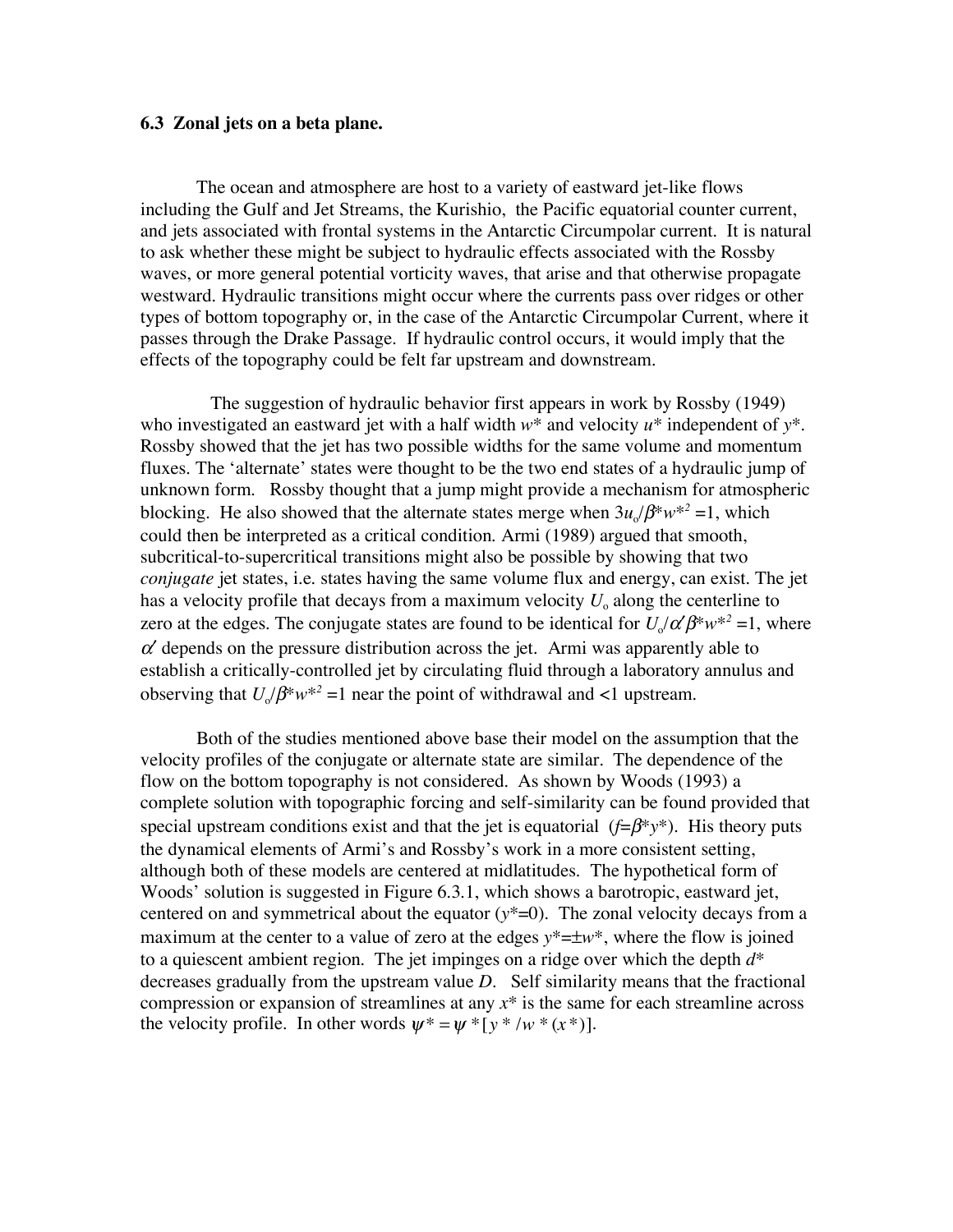To investigate whether a dynamically consistent flow of the assumed form exists, we consider the barotropic potential vorticity equation on an equatorial beta plane. A convenient set of dimensionless variables is

$$
y = y * / w_o
$$
,  $\psi = \psi * / Q$ ,  $u = u * Dw_o / Q$ ,  $w = w * / w_o$ , and  $d = d * / D$ ,

where  $w_0$  is the upstream half-width and 2Q is the volume transport. The steady form of (6.1.10) is then

$$
\frac{\beta y + d^{-1} \frac{\partial^2 \psi}{\partial y^2}}{d} = P(\psi). \tag{6.3.1}
$$

where  $\beta = \beta * w_o^3 D / Q$  and  $ud = -\partial \psi / \partial y$ . The contribution to the relative vorticity from ∂*v/*∂*x* has been neglected in view of the assumed gradually varying nature of the flow.

The assumed symmetry of the flow about the *x*-axis means attention may be confined to the upper half plane. The boundary conditions are then

$$
\psi(0) = 0, \left(\frac{d\psi}{dy}\right)_{y=w} = 0,
$$
\n(6.3.2a,b)

and

$$
\psi(1) = -1. \tag{6.3.3}
$$

We seek a solution of the form  $\psi = \psi(\zeta)$ , where  $\zeta = y / w(x)$ . The potential vorticity can be written in terms of  $\zeta$  as

$$
\frac{\beta w \zeta + \frac{1}{dw^2} \frac{d^2 \psi}{d \zeta^2}}{d}.
$$

Since this quantity is conserved along streamlines (lines of constant $\zeta$ ), its upstream  $(w=d=1)$  value can be equated with its value at any *x* along the same streamline:

$$
\beta \zeta + \frac{d^2 \psi}{d \zeta^2} = \frac{\beta w(x) \zeta + \frac{1}{d(x)w(x)^2} \frac{d^2 \psi}{d \zeta^2}}{d(x)},
$$

or

$$
\frac{d^2\psi}{\partial \zeta^2} = \frac{\beta(d-w)dw^2}{(1-d^2w^2)}\zeta.
$$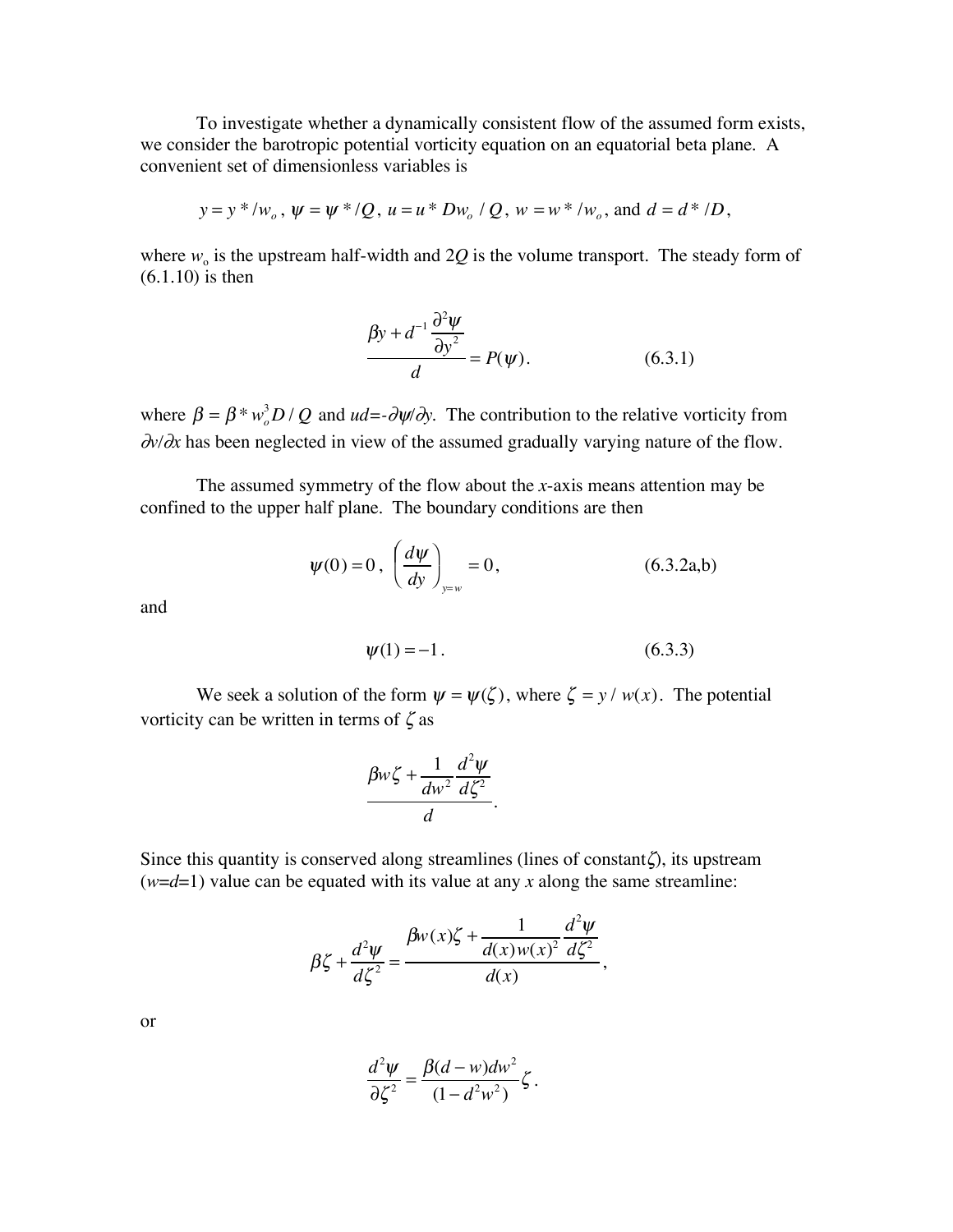The solution satisfying the two homogeneous boundary conditions (6.3.2a,b) is

$$
\psi = \frac{\beta(d - w)dw^2}{6(1 - d^2w^2)} \zeta(\zeta^2 - 3)
$$
\n(6.3.4)

This solution is not yet of the form sought since the coefficients *w* and *d* depend explicitly on *x*. However, if the final boundary condition (6.3.3) is enforced, then

$$
\frac{\beta(d - w)dw^2}{6(1 - d^2w^2)} = \frac{1}{2}
$$
\n(6.3.5)

and therefore the desired form:

$$
\psi = \frac{\zeta}{2} (\zeta^2 - 3) \tag{6.3.6}
$$

is achieved.

The velocity profile corresponding to (6.3.6) is

$$
u = -d^{-1} \frac{\partial \psi}{\partial y} = \frac{3}{2 \, w \, d} \left( 1 - \frac{y^2}{w^2} \right),\tag{6.3.7a}
$$

or

$$
u^* = \frac{3Q}{2w^* d^*} \left( 1 - \frac{y^{*2}}{w^{*2}} \right)
$$
 (6.3.7b)

In order to track the width of the current as the jet passes over the topography, it is necessary to relate *w* to *d.* This relation is given by (6.3.5), which can be written in the form of a Gill functional:

$$
G(w; d; \beta) = (\beta + 3)w^{2}d^{2} - \beta w^{3}d - 3 = 0,
$$
\n(6.3.8)

Critical states correspond to  $\partial \mathcal{G}/\partial w = 0$ , or

$$
\frac{3\beta w_c}{2(\beta + 3)d_c} = 1,
$$
\n(6.3.9)

where the subscript 'c' denotes the value at the critical section.

Plots of *d* as a function of *w* for different  $\beta$  (Figure 6.3.2) give the standard sort of hydraulic curves with minima at  $w=w_c$ . All the curves connect to the assumed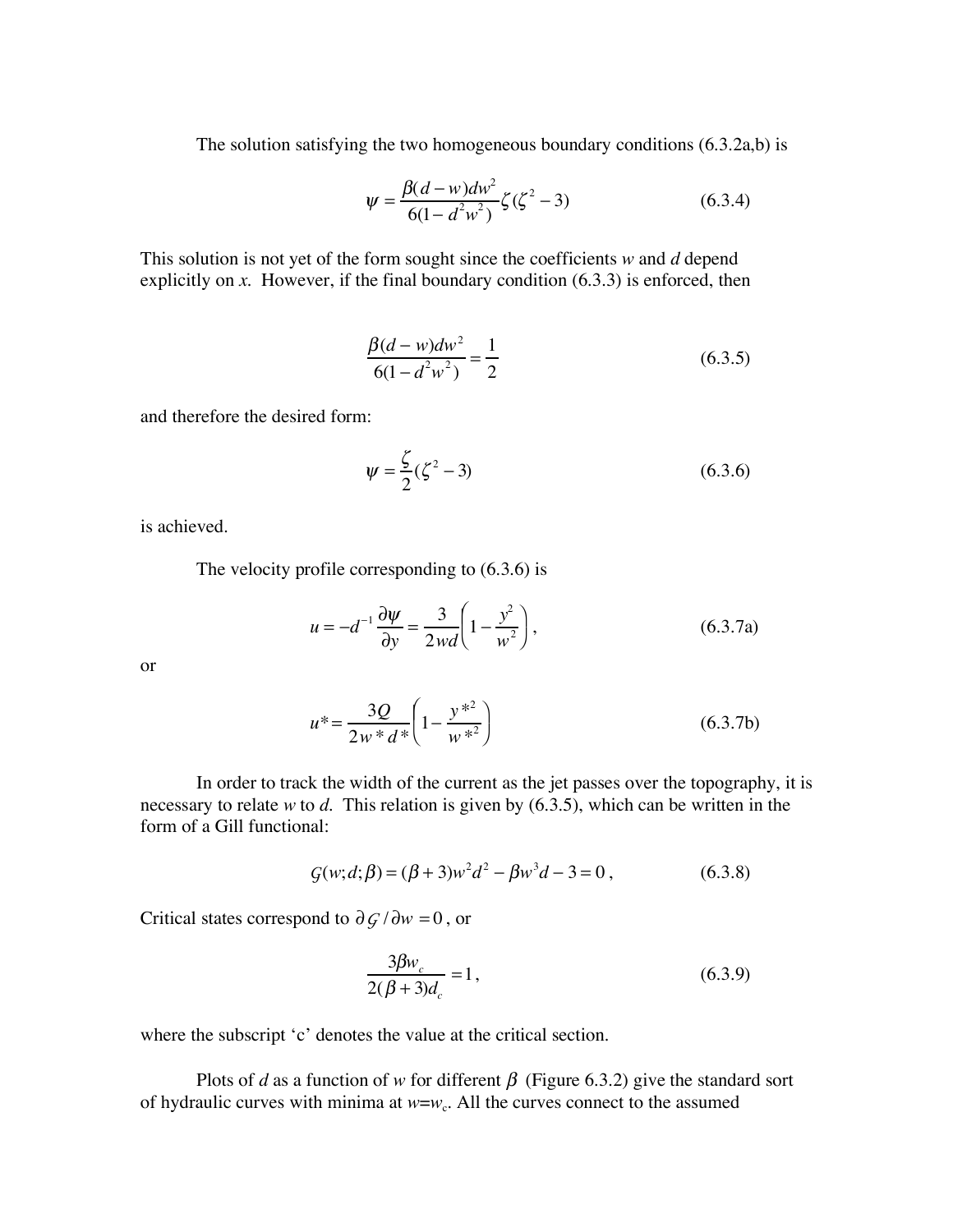upstream point  $d=w=1$ . The depth range in the plots has been restricted to  $0\leq d\leq 1$ , corresponding to a ridge (rather than topographic trough). The left branch of each curve presumably represents supercritical states since it corresponds to relatively small widths and relatively large velocities. For  $\beta$  –6, the assumed upstream flow lies on the subcritical branch of the appropriate curve and a hydraulically controlled solution can be constructed in the usual way. For  $\beta \leq 6$ , the upstream flow lies the supercritical branch, apparently leading to an (unstable) supercritical-to-subcritical transition over the topography. However an equally valid solution for the same transport can be constructed by choosing the subcritical value of *w* for  $d=1$  as the upstream state. [After all, the arguments leading to the solution are equally valid if  $d=w=1$  is chosen as the downstream state.] At the value  $\beta$ =6 the upstream flow is exactly critical, as can be verified using (6.3.9). In this case, any slight increase in topographic elevation would lead to upstream influence. In dimensional terms  $\beta = 6$  corresponds to  $4u * (0) / \beta * w_o^2 = 1$ , which is also the result found by Armi (1989) for a jet with a quadratic velocity profile.

The mechanics of upstream influence in the equatorial jet is unknown. Given a hydraulically controlled flow, with a subcritical upstream state, what would happen if the minimum depth  $d_c$  over the ridge were decreased? If the resulting upstream disturbance preserves the self similar character of the flow, then adjustments in the upstream state would be contained entirely in the value of  $\beta = \beta * w_o^3 D / Q$ . Since  $\beta^*$  and *D* are fixed, the implied changes would involve the upstream width  $w_0$  or volume flux 2Q, or both. Figure 6.3.2 implies that for  $\beta$ <6, a small decrease in the depth over the ridge would lead to a decrease in β*,* whereas the opposite is true for β*>6.* It is not clear, however, what this would mean for the width or flux. The possibility that *Q* could be altered distinguishes this model from the quasigeostophic model in the previous section, for which the volume flux is fixed.

## **Exercises**

1. Calculate the form drag exerted against the equatorial jet by the ridge as a result of a subcritical to supercritical transition.

## **Figure Captions**

Figure 6.3.1 Definition sketch for the self similar, equatorial jet of Woods (1993).

Figure 6.3.2 Solution curves for the Woods (1993) jet for various values of  $\beta = \beta * w_o^3 D / Q.$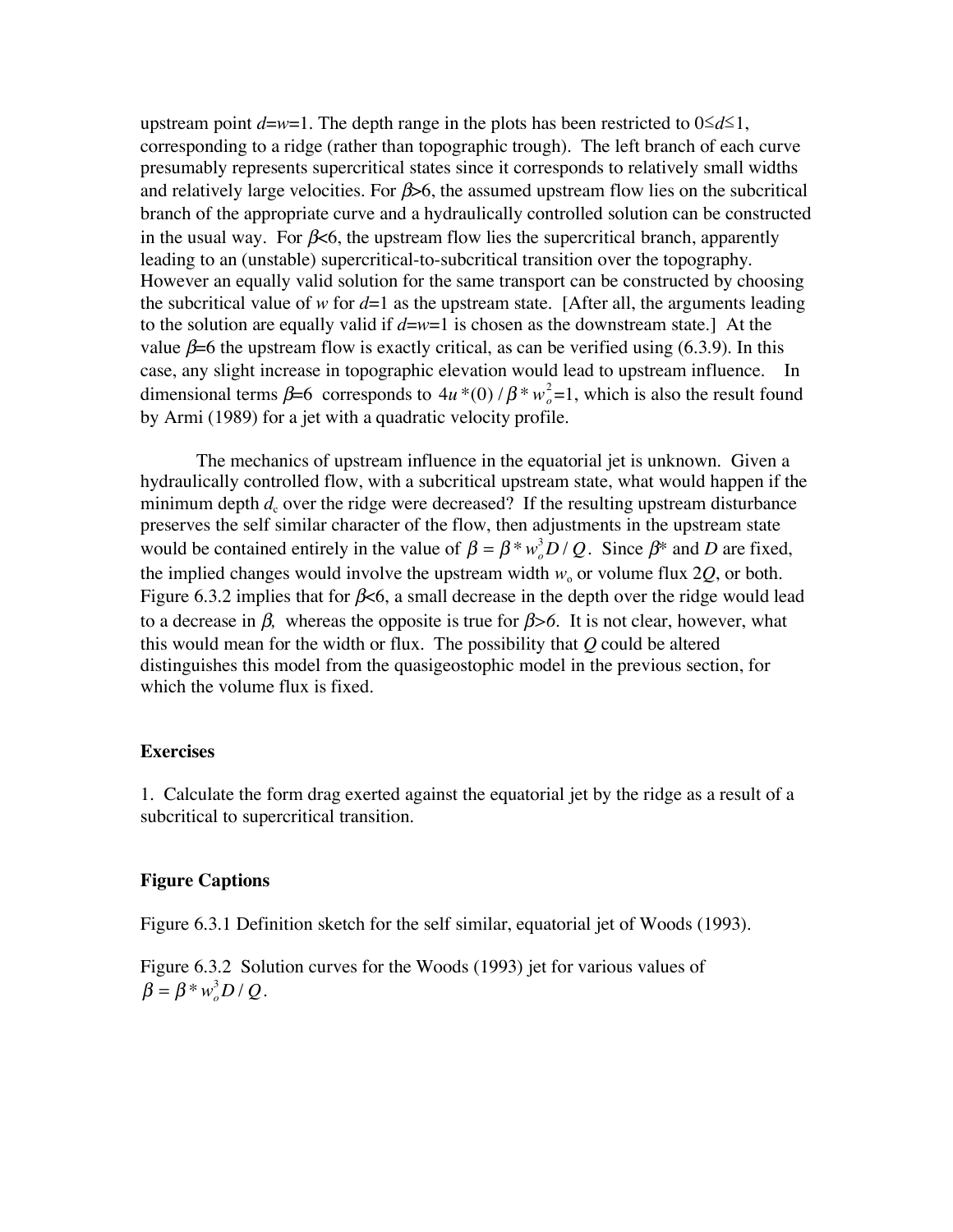

*Figure 6.3.1*